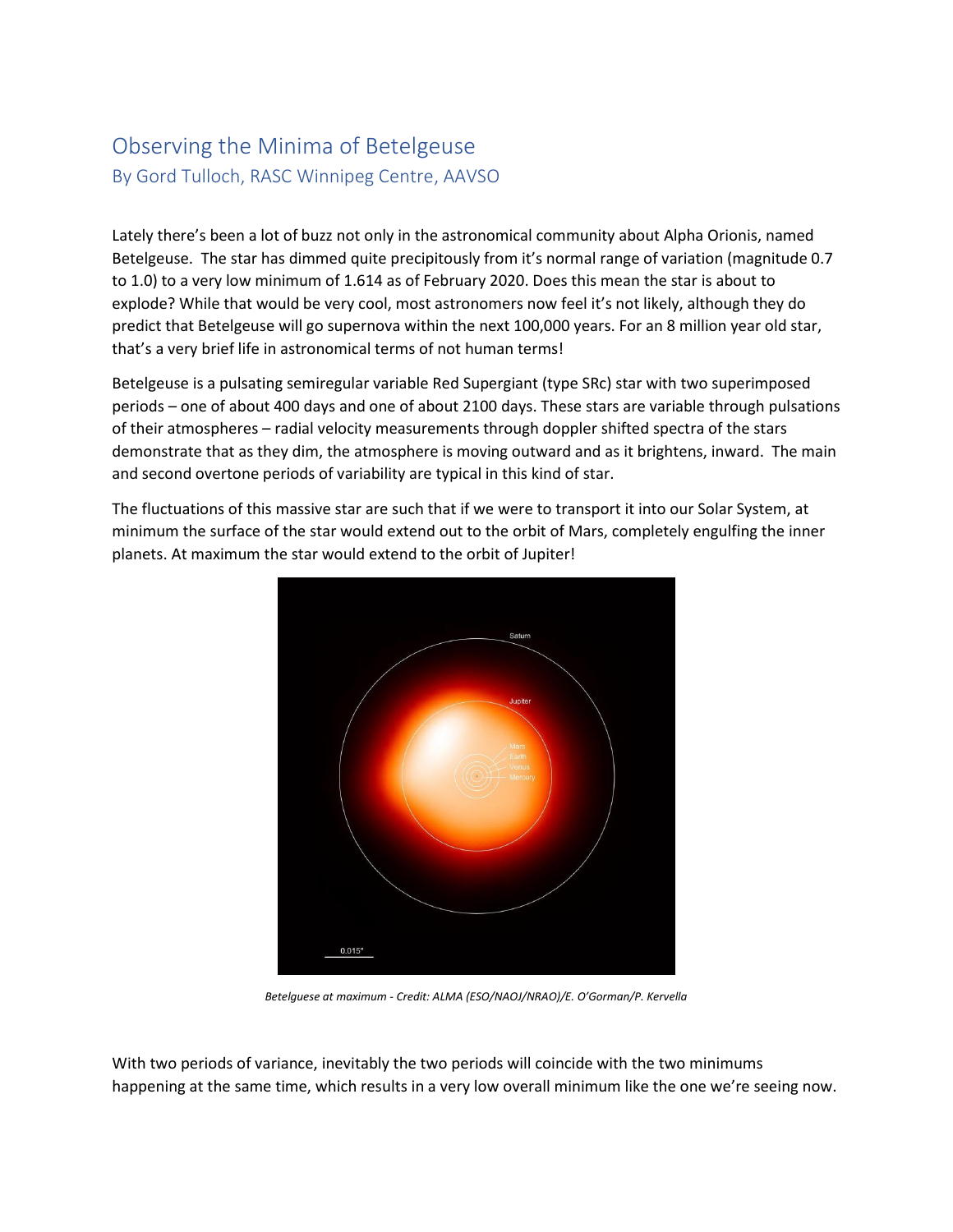Other effects such as gas or dust eruptions on the star and other surface brightness changes may also have an impact, but astronomers are not seeing other signs of imminent explosion.

How can you observe this phenomena for yourself? You can use a technique known as differential photometry, which compares known similar brightness of other non-variable stars to estimate the brightness of a target star. Normally, the American Association of Variable Star Observers (AAVSO) recommends using Procyon (alpha CMi, magnitude 0.5) and Aldebaran (alpha Tauri, magnitude 1.1) for comparison stars but given the dimness of Betelgeuse at present, in a recent Alert Notice the organization recommends the following stars instead (V stands for Visual):

Rigel (bet Ori) - 0.12 V mean mag - note that color is blue; use with caution Procyon (alf CMi) - 0.36 V Aldebaran (alf Tau) - 0.87 V Pollux (bet Gem) - 1.14 V Alnitak (zet Ori) - 1.79 V Alhena (gam Gem) - 1.92 V Saiph (kap Ori) - 2.06 V

The attached chart adapted from the AAVSO Chart for the area shows the positions of these stars. To estimate the magnitude of the star, look at each comparison star – is Betelgeuse brighter or dimmer? If you compare the target star to a variety of similar stars it's easy with a bit of practice to get pretty close to the actual brightness. Compare your results to data coming from other observers at AAVSO using the light curve generator at[: https://www.aavso.org/LCGv2/](https://www.aavso.org/LCGv2/) - use the star designator ALPHA ORI and select only the V band for the chart. Have fun!

Note: Castor (alf Gem) at 1.58 V and Bellatrix (gam Ori) at 1.64 V are not recommended due to color of star leads observers to overestimate their brightness. Visual observers also need to be aware of the Purkinje effect and use the quick-glance method to make their observations; do not stare at alf Ori or the comparison stars, as doing so may make them become artificially bright. The Purkinje effect is the tendency for the peak luminance sensitivity of the eye to shift toward the blue end of the color spectrum at low illumination levels as part of dark adaptation.